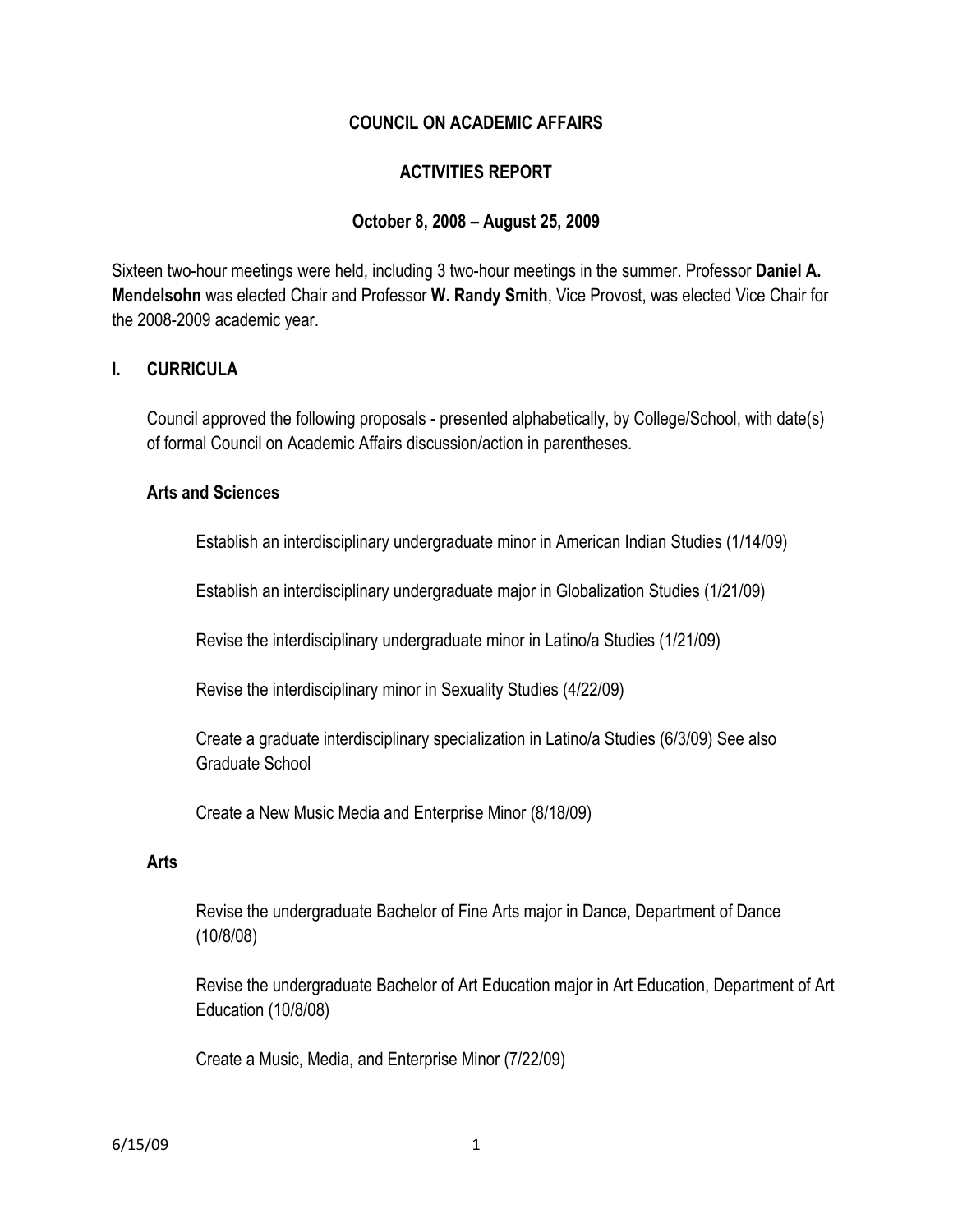Create a Museum Education and Administration Graduate Specialization in the Department of Art Education (8/18/09) See also Graduate School

# **Biological Sciences**

Revise the Microbiology major, Department of Microbiology (5/6/09)

### **Business**

Create a Specialized Masters in Business (7/22/09) See also Graduate School

Create a graduate interdisciplinary specialization in Quantitative Methods in Consumer Behavior (Marketing, Psychology, Statistics) (7/22/09) See also Graduate School, Mathematical and Physical Sciences, and Social and Behavioral Sciences

# **Dentistry**

Revise the undergraduate major in Dental Hygiene, Division of Dental Hygiene (10/22/08)

# **Education and Human Ecology**

Rename the undergraduate major in Family Resource Management to Consumer and Family Financial Services major, Department of Consumer Sciences (10/8/08)

Rename Textiles and Clothing to Fashion and Retail Studies, Department of Consumer Sciences (10/22/08)

- Undergraduate Major
- Graduate Specialization (See also Graduate School)

Establish a 181 credit hour plan for the undergraduate major in Technology Education, Licensure track, School of Teaching and Learning (1/14/09)

Establish a 181 credit hour plan for the undergraduate major in Early and Middle Childhood Education, School of Teaching and Learning (1/14/09)

Establish a New School Psychology Educational Specialist Degree (8/18/09)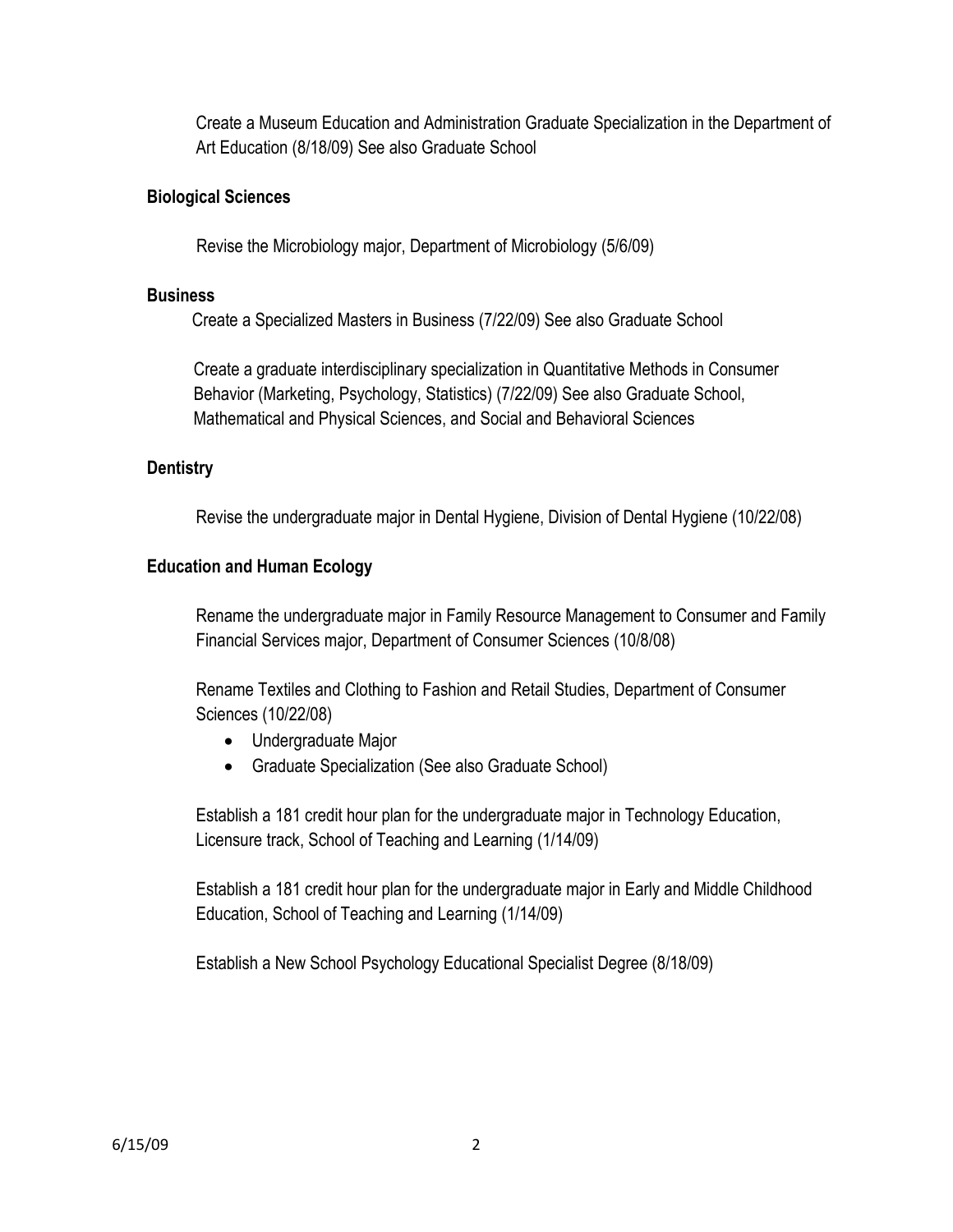### **Engineering**

Establish the undergraduate minor in Engineering Science (1/14/09)

Establish the undergraduate minor in the Technological Studies (1/14/09)

#### **Food, Agricultural and Environmental Sciences**

Revise the undergraduate major in Professional Golf Management, Department of Horticulture and Crop Science (10/22/08,11/5/08)

Establish an undergraduate minor in Animal Nutrition, Department of Animal Science (11/5/08)

Establish the new undergraduate Bachelor of Science degree in Construction Systems Management, Department of Food, Agricultural and Biological Engineering (1/14/09)

Establish a new PhD graduate program in Translational Plant Sciences (4/8/09) See also Graduate School

Rename the Food Science and Nutrition graduate program to Food Science and Technology, Department of Food Science and Technology (4/8/09) See also Graduate School

Establish an undergraduate minor in Agricultural Communication, Department of Human and Community Resource Development (4/22/09, 5/6/09)

# **School of Environment and Natural Resources**

Create five graduate specializations in Environment and Natural Resources as listed, School of Environment and Natural Resources (10/22/08) See also Graduate School Ecological Restoration Ecosystem Science Environmental Social Sciences Forest Science Wildlife and Fisheries Science

Deactivate the graduate program in Soil Science, School of Environment and Natural Resources (1/21/09) See also Graduate School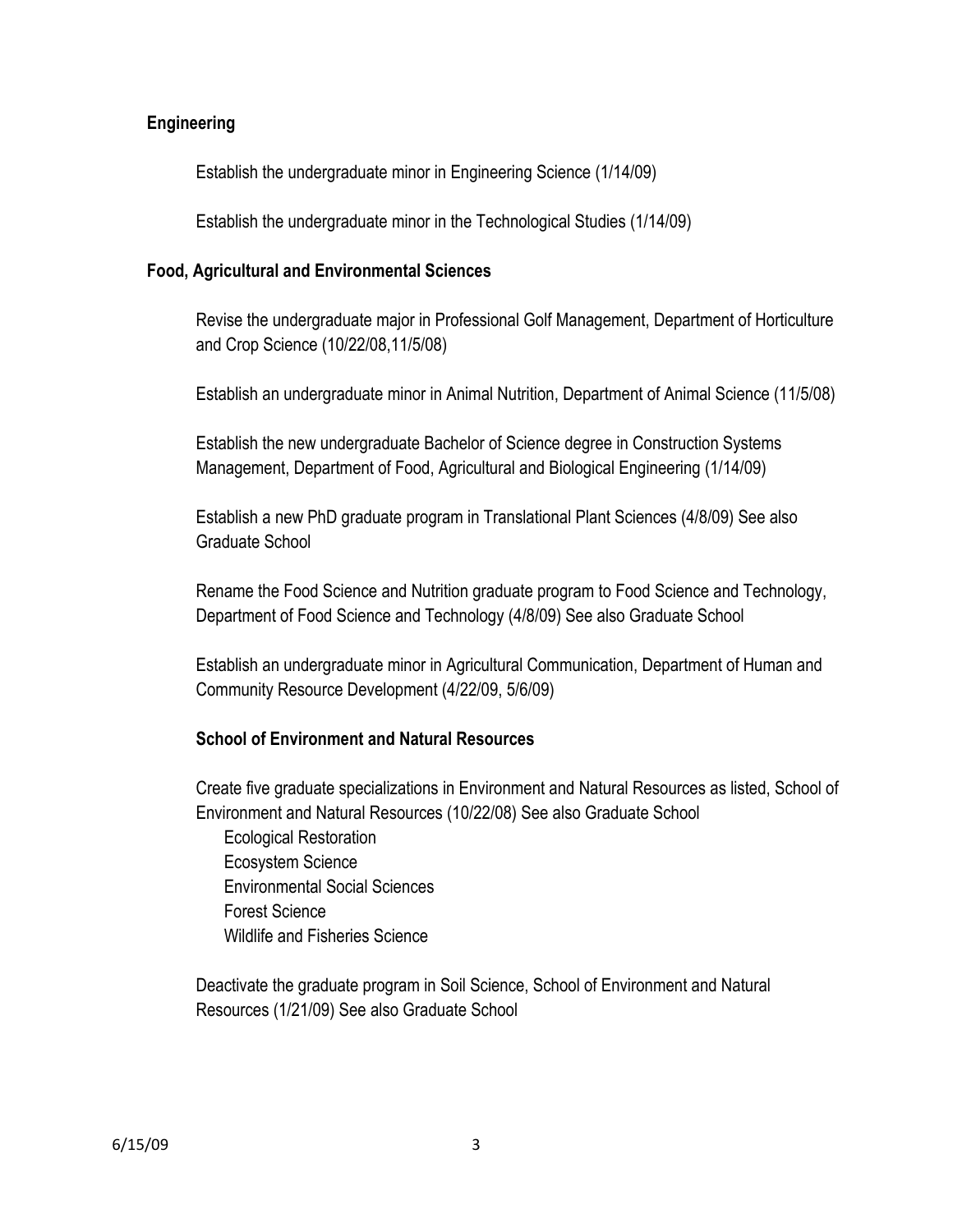### **Graduate School**

Establish a graduate minor in Economics, Department of Economics (10/22/08) See also Social and Behavioral Sciences

Rename the graduate specialization in Textiles and Clothing to Fashion and Retail Studies, Department of Consumer Sciences (10/22/08) See also Education and Human Ecology

Create five graduate specializations in Environment and Natural Resources as listed (10/22/08) See also Food, Agriculture and Environmental Sciences, School of Environment and Natural Resources

Ecological Restoration Ecosystem Science Environmental Social Sciences Forest Science Wildlife and Fisheries Science

Revise the graduate program in Biostatistics, Department of Statistics, Mathematical and Physical Sciences and Division of Biostatistics, Public Health (11/5/08) See also Mathematical and Physical Sciences, and Public Health

Offer the graduate Masters of Social Work at another off-campus location (11/5/08) See also Social Work

Revise the graduate Masters of Occupational Therapy (11/5/08) See also Medicine, School of Allied Medical Professions

Revise the graduate interdisciplinary specialization in Literacy Studies (12/3/08) See also **Humanities** 

Establish the graduate dual degree Masters in Public Health and Doctor of Optometry, College of Public Health and College of Optometry (1/14/09) See also Public Health, and Optometry

Establish the graduate Masters dual degree in Public Affairs and Slavic and East European Studies (12/3/08, 1/14/08) See also John Glenn School of Public Affairs and Humanities

Create graduate direct-to-PhD track in Women's Studies, Department of Women's Studies (1/14/09) See also Humanities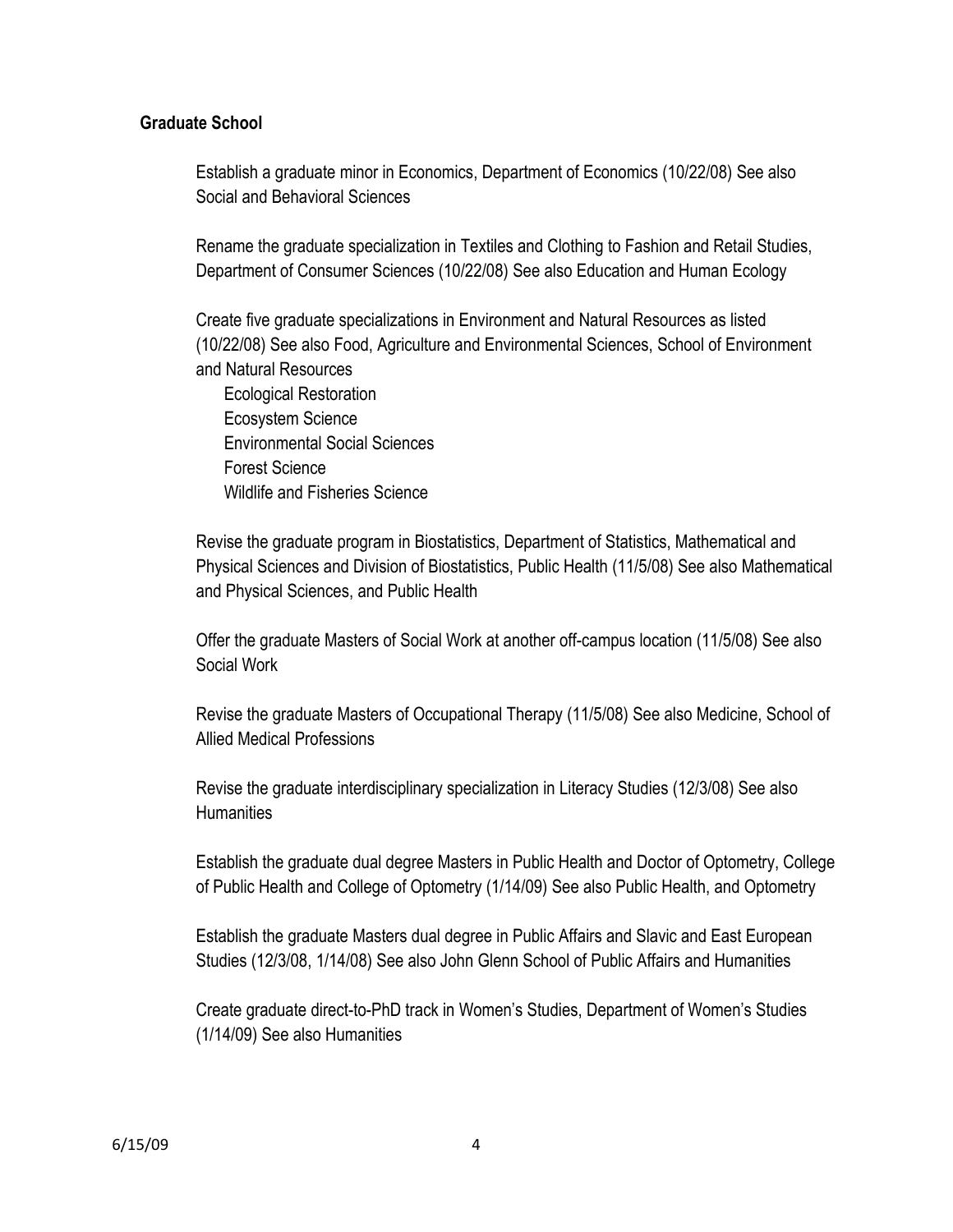Deactivate the graduate program in Soil Science, School of Environment and Natural Resources (1/21/09) See also Food, Agriculture and Environmental Sciences, School of Environment and Natural Resources

Create a graduate interdisciplinary specialization in Global Health (3/4/09) See also Medicine

Create an interdisciplinary graduate specialization in Second Languages Studies (3/4/09) See also Humanities

Establish a new PhD graduate program in Translational Plant Sciences (4/8/09) See also Food, Agriculture and Environmental Sciences

Rename the Food Science and Nutrition graduate program to Food Science and Technology, Department of Food Science and Technology (4/8/09) See also Food, Agriculture and Environmental Sciences

Establish a graduate Masters in Latin American Studies (5/6/09) See also Humanities

Create six graduate specializations in Pharmacy as listed (5/20/09) See also Pharmacy Health-System Pharmacy Administration Medicinal Chemistry and Pharmacognosy **Pharmaceutics** Pharmacology Pharmaceutical Administration Translations Science

Create a graduate interdisciplinary specialization in Latino/a Studies (6/3/09) See also Arts and **Sciences** 

Establish a Specialized Masters in Business (7/22/09) See Also Business

Create a graduate interdisciplinary specialization in Quantitative Methods in Consumer Behavior (Marketing, Psychology, Statistics) (7/22/09) See also Business, Mathematical and Physical Sciences, and Social and Behavioral Sciences

Create a Clinical Investigations Specialization in Public Health (8/18/09) See also Public Health

Create a Museum Education and Administration Graduate Specialization in the Department of Art Education (8/18/09) See also Arts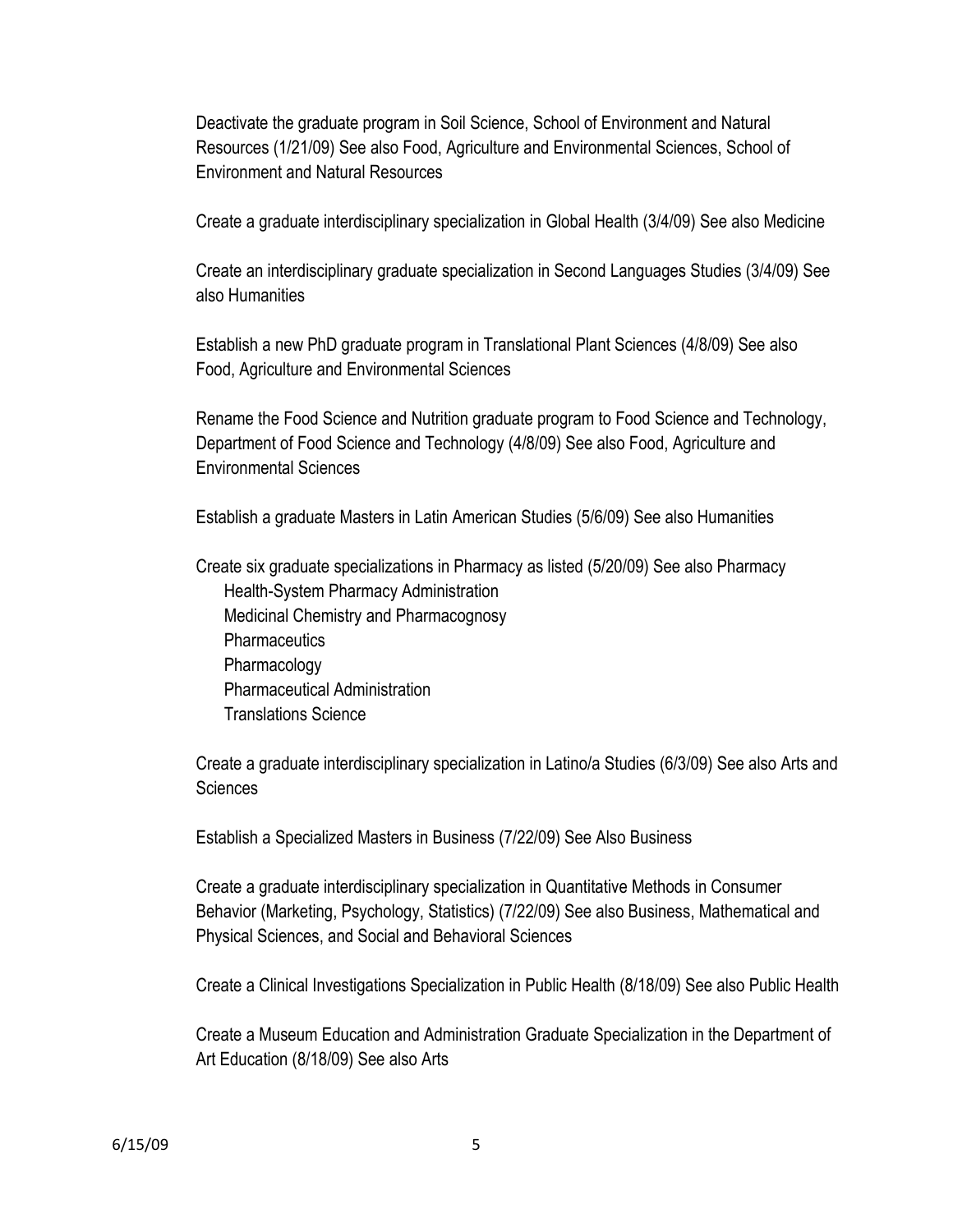Discontinuation of the Comprehensive Vocational Graduate Program, Department of Human and Community Resource Development (8/18/09)

# **Humanities**

Revise the undergraduate major, Department of East Asian Languages and Literatures (10/8/08)

- Chinese
- Japanese
- Korean

Revise the undergraduate minor in Religious Studies, Department of Comparative Studies (10/8/08)

Revise the graduate interdisciplinary specialization in Literacy Studies (12/3/08) See also Graduate School

Establish an undergraduate minor in Creative Writing, Department of English (12/3/08)

Establish the graduate Masters dual degree in Public Affairs and Slavic and East European Studies (12/3/08, 1/14/08) See also Graduate School and John Glenn School of Public Affairs

Create graduate direct-to-PhD track in Women's Studies, Department of Women's Studies (1/14/09) See also Graduate School

Create an interdisciplinary graduate specialization in Second Languages Studies (3/4/09) See also Graduate School

Revise the undergraduate major and minor in Chinese, Department of East Asian Languages and Literatures (4/8/09)

Revise the undergraduate major in Portuguese major, Department of Spanish and Portuguese (4/8/09)

Establish the graduate Masters in Latin American Studies (5/6/09) See also Graduate School

Revise the undergraduate major in Linguistics, Department of Linguistics (4/22/09, 5/6/09)

Revise the undergraduate major in Russian, Department of Slavic and East European Studies (6/3/09)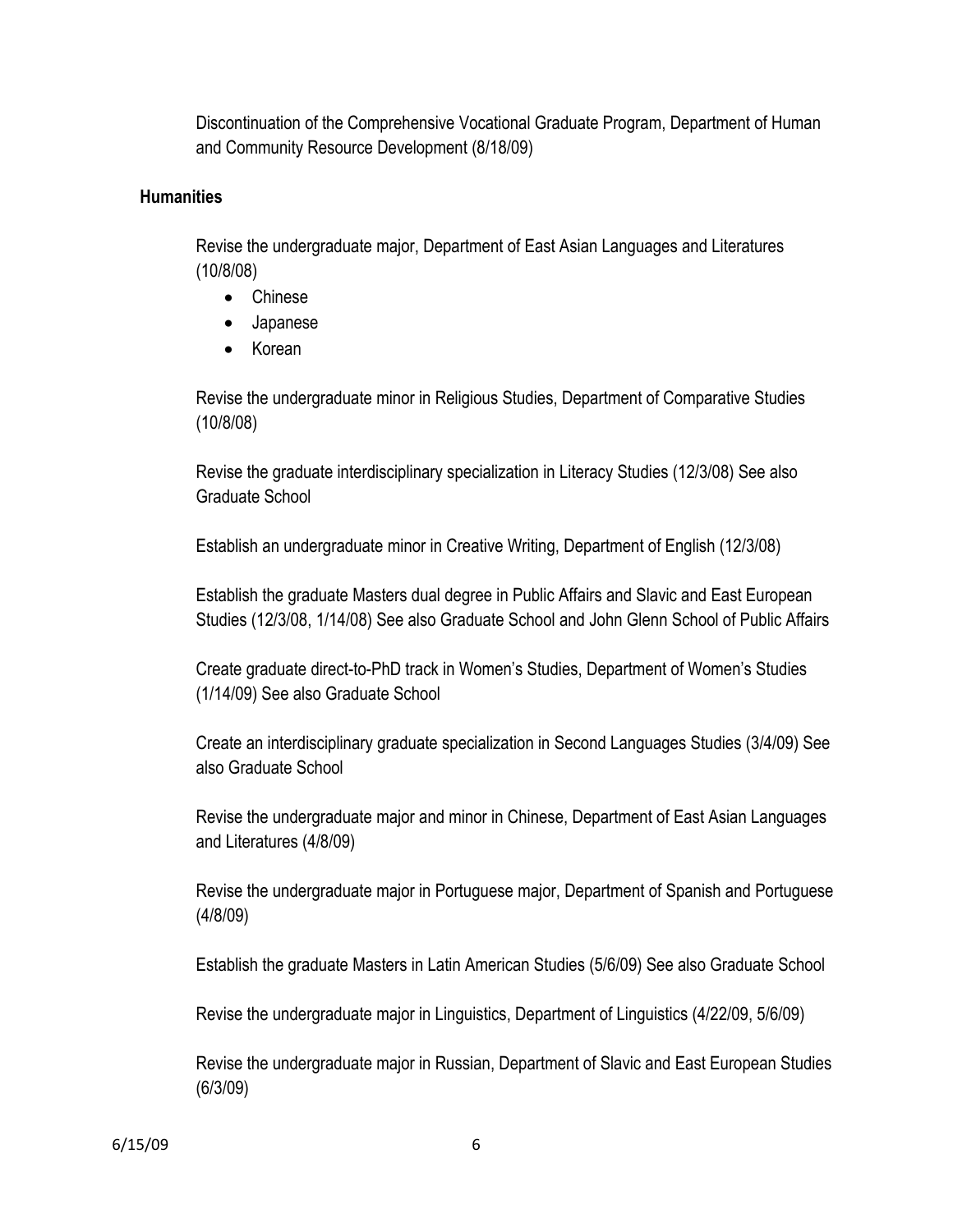Revise the undergraduateSpanish Major, Department of Spanish and Portuguese (7/22/09)

#### **John Glenn School of Public Affairs**

Establish the graduate Masters dual degree in Public Affairs and Slavic and East European Studies (12/3/08, 1/14/08) See also Graduate School and Humanities

#### **Mathematical and Physical Sciences**

Revise the undergraduate major in Physics, Department of Physics (10/22/08)

Revise the graduate program in Biostatistics, Department of Statistics, Mathematical and Physical Sciences and Division of Biostatistics, Public Health (11/5/08) See also Graduate School and Public Health

Create a graduate interdisciplinary specialization in Quantitative Methods in Consumer Behavior (Marketing, Psychology, Statistics) (7/22/09) See also Graduate School, Business, and Social and Behavioral Sciences

#### **Medicine**

Create a graduate interdisciplinary specialization in Global Health, College of Medicine (3/4/09) See also Graduate School

# **School of Allied Medical Professions**

Revise the graduate Masters of Occupational Therapy, School of Allied Medical Professions (11/5/08) See also Graduate School

#### **Nursing**

Revise the direct enrollment admission criteria for the RN to BSN, College of Nursing (2/4/09)

# **Optometry**

Establish the graduate dual degree Masters in Public Health and Doctor of Optometry, College of Public Health and College of Optometry (1/14/09) See also Graduate School and Public **Health** 

#### **Pharmacy**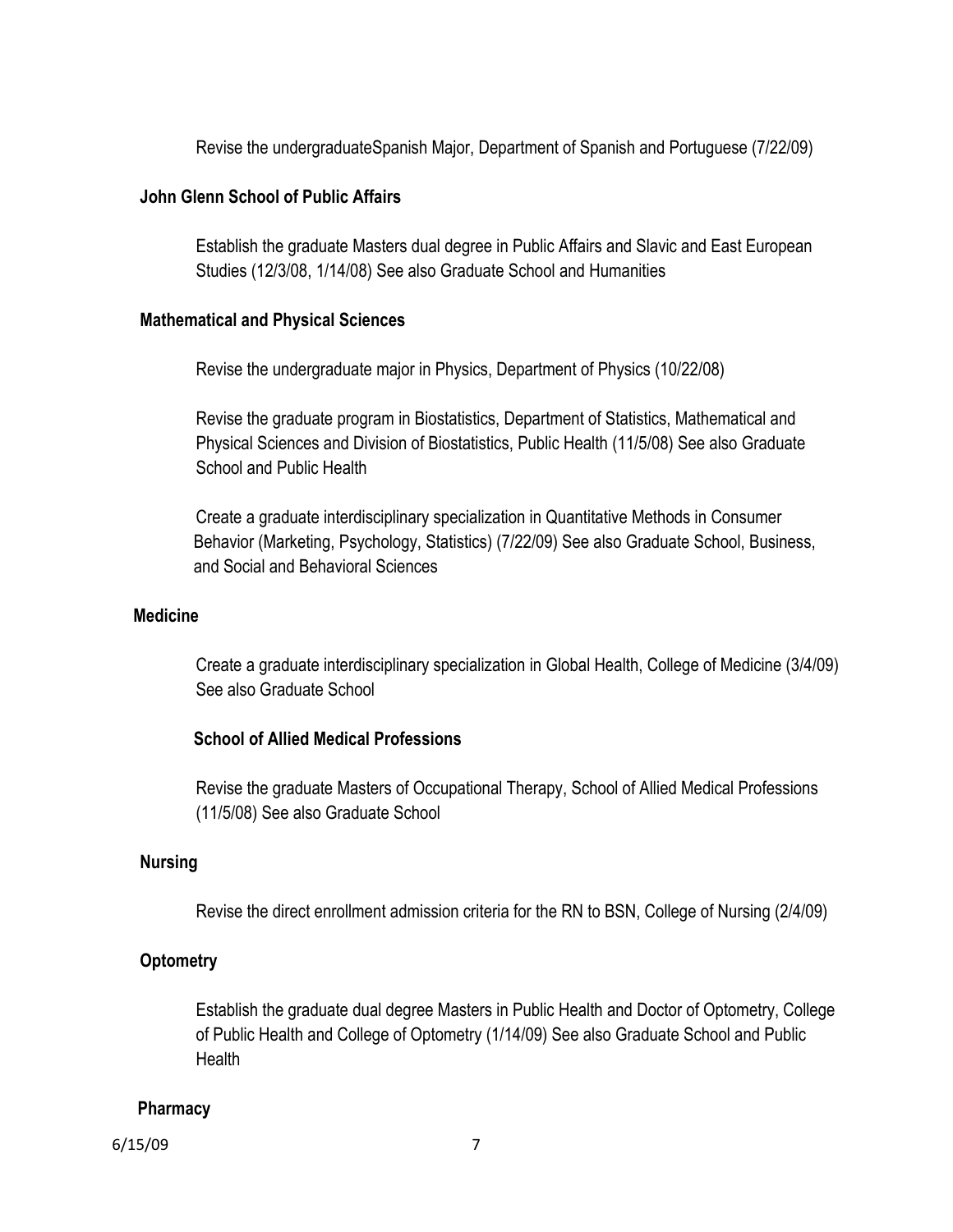Create six graduate specializations in Pharmacy as listed (5/20/09) See also Graduate School Health-System Pharmacy Administration Medicinal Chemistry and Pharmacognosy **Pharmaceutics** Pharmacology Pharmaceutical Administration Translations Science

### **Public Health**

Revise the graduate program in Biostatistics, Department of Statistics, Mathematical and Physical Sciences and Division of Biostatistics, Public Health (11/5/08) See also Graduate School and Mathematical and Physical Sciences

Establish the graduate dual degree Masters in Public Health and Doctor of Optometry, College of Public Health and College of Optometry (1/14/09) See also Graduate School and Optometry Create a Clinical Investigations Specialization in Public Health (8/18/09) See also Graduate **School** 

#### **Social and Behavioral Sciences**

Establish a graduate minor in Economics, Department of Economics (10/22/08) See also Graduate School

Revise the undergraduate minor in Economics, Department of Economics (10/22/08)

Create a graduate interdisciplinary specialization in Quantitative Methods in Consumer Behavior (Marketing, Psychology, Statistics) (7/22/09) See also Graduate School , Business, and Mathematical and Physical Sciences

#### **Social Work**

Offer the graduate Masters of Social Work at another off-campus location (11/5/08) See also Graduate School

# **II. CREATION, ABOLITION, & REORGANIZATION OF PROGRAMS, ACADEMIC UNITS, AND CENTERS/INSTITUTES**

Rename the office of Faculty and TA Development to the University Center for the Advancement of Teaching (3/4/09)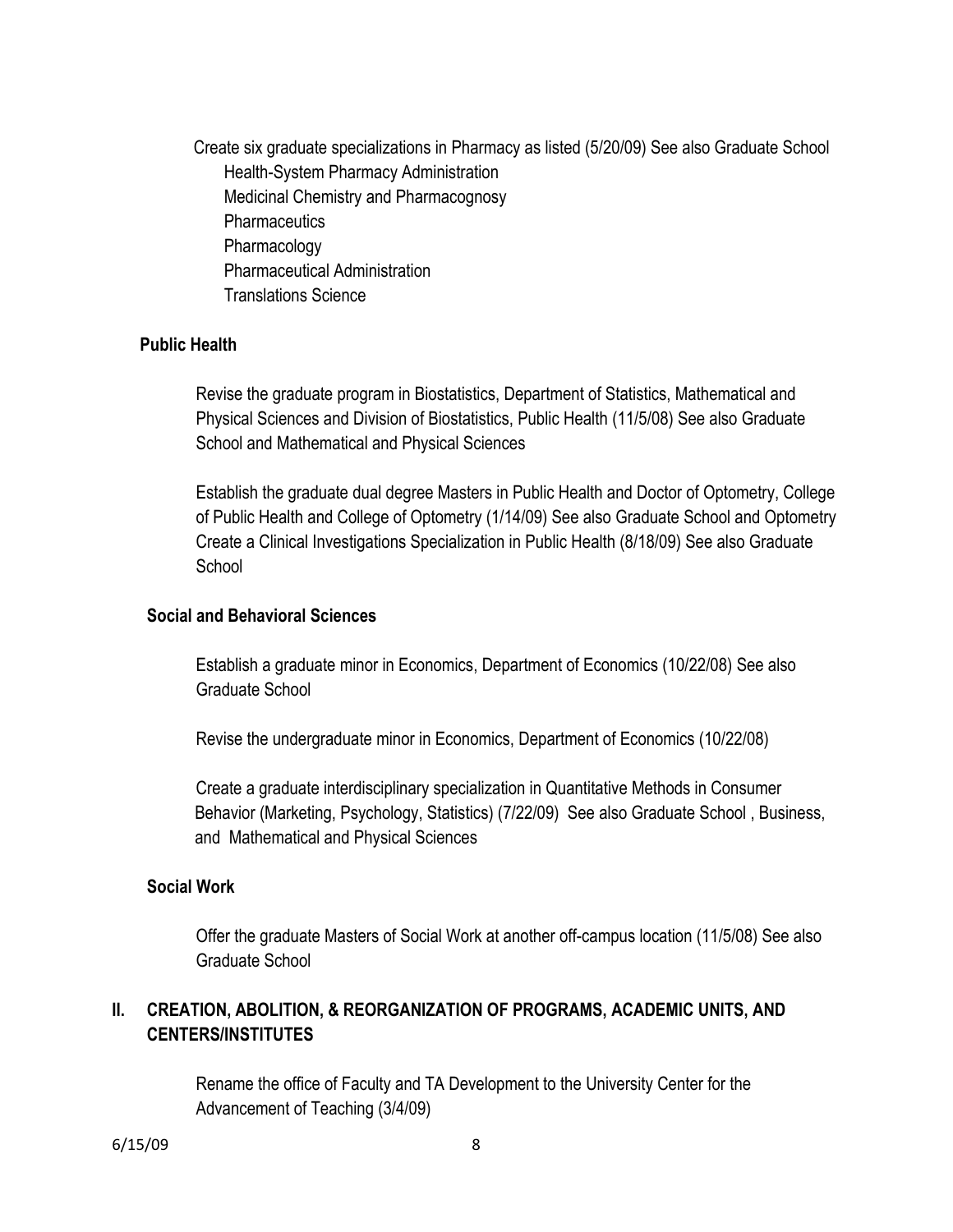Rename the Havener Eye Institute in the Department of Ophthalmology, College of Medicine, to the Havener Eye and Ear Institute (5/6/09)

Rename the Veterinary Teaching Hospital to the Veterinary Medical Center which will be comprised of three subcomponents, the Hospital for Companion Animals, the Hospital for Farm Animals, and the Galbreath Equine Center (6/3/09)

# **III. INFORMATIONAL ITEMS, REPORTS AND DISCUSSIONS**

Report on Faculty Council approval to create an ad-hoc committee on calendar conversion - Professor Daniel A. Mendelsohn, Chair (10/22/08)

Report on Honors -- Professor Linda L. Harlow, Director, University Honors and Scholars Center (10/22/08)

Discussion of syllabus standards (11/5/08)

Information provided on guidelines for establishment and review of centers for the *Academic Organization and Curriculum Handbook*, and on the centers being reviewed: Center for Cognitive Science and the Campus Microscopy and Imaging Facility - Professor Daniel A. Mendelsohn, Chair (12/3/08)

Information provided on proposal for Faculty and TA Development to change its name to the University Center for the Advancement of Teaching - Professor W. Randy Smith, Vice Chair (1/14/09)

Information provided on revisions to the *Academic Organization and Curriculum Handbook* -- Professor W. Randy Smith, Vice Chair (2/4/09)

Discussion of undergraduate minors – Professor Daniel A. Mendelsohn, Chair (2/4/09)

Information provided on assessment in the curricular process – Professor Alexis C. Collier (3/4/09)

Information provided on the ad-hoc committee on university calendar conversion – Professor W. Randy Smith, Vice-Chair (3/4/09)

Information provided on revision to the *Academic Organization and Curriculum Handbook* – J. Briggs Cormier and Professor W. Randy Smith, Vice Chair (3/4/09)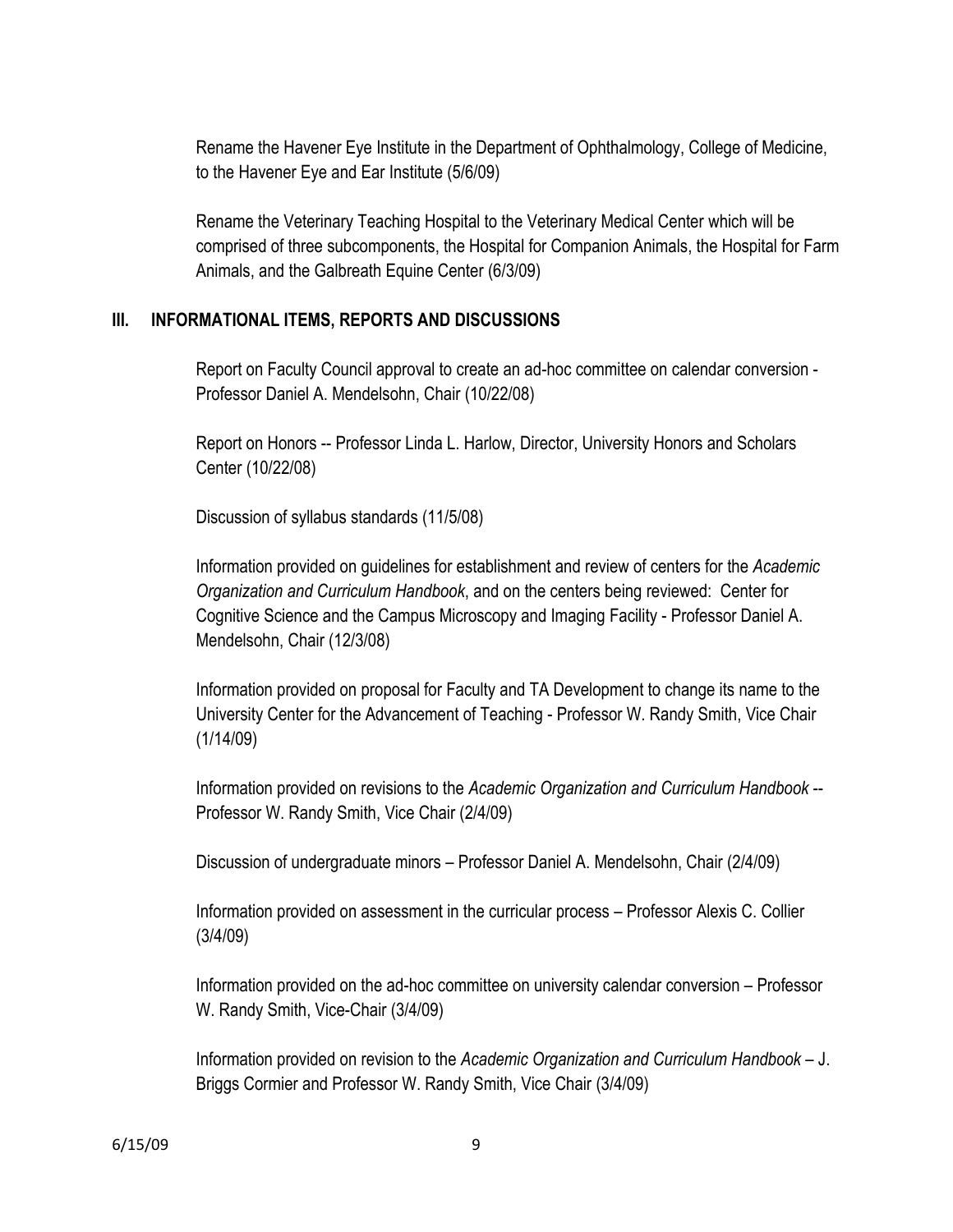Presentation on the Student Information System (SIS) – Connie M. Goodman, Office of the University Registrar (4/8/09)

Information provided on survey instruments for course level general education assessment – Professor Daniel A. Mendelsohn, Vice Chair (4/8/09)

Information provided on the university calendar conversion to semesters – Professor Daniel A. Mendelsohn, Chair (4/8/09)

Information provided on dual enrollment – Professor W. Randy Smith, Vice Chair (4/8/09)

Information provided on the university calendar conversion to semesters – Professor Daniel A. Mendelsohn, Chair (4/22/09)

Information provided on dual enrollment – Professor W. Randy Smith, Vice Chair (4/22/09)

Report on online Student Evaluation of Instruction (SEI) – Professor Katherine Meyer (4/22/09)

Report from the University-Level Advisory Committee for the General Education Curriculum – Professors Alexis C. Collier, Past Chair and Harald Vaessin, Chair (4/22/09)

Discussion on credit hour rule for new calendar – Professor Daniel A. Mendelsohn, Chair (5/6/09)

Information provided on dual enrollment – Professor W. Randy Smith, Vice Chair (05/6/09)

Report on dual enrollment and establishment of a dual enrollment subcommittee of the Council on Academic Affairs – Professor W. Randy Smith, Vice Chair and Melinda Wright, Director, ASC Community Partnerships (5/20/09)

Report on the John Glenn School of Public Affairs – Professor Charles R. Wise, Director, John Glenn School of Public Affairs (5/20/09)

Discussion on credit hour rule for new calendar – Professor Daniel A. Mendelsohn, Chair (5/20/09)

Election of Professor Jay S. Hobgood as Chair for the 2009-2010 academic year (5/20/09)

Report and discussion on minors – Professor Lawrence A. Baum (6/3/09)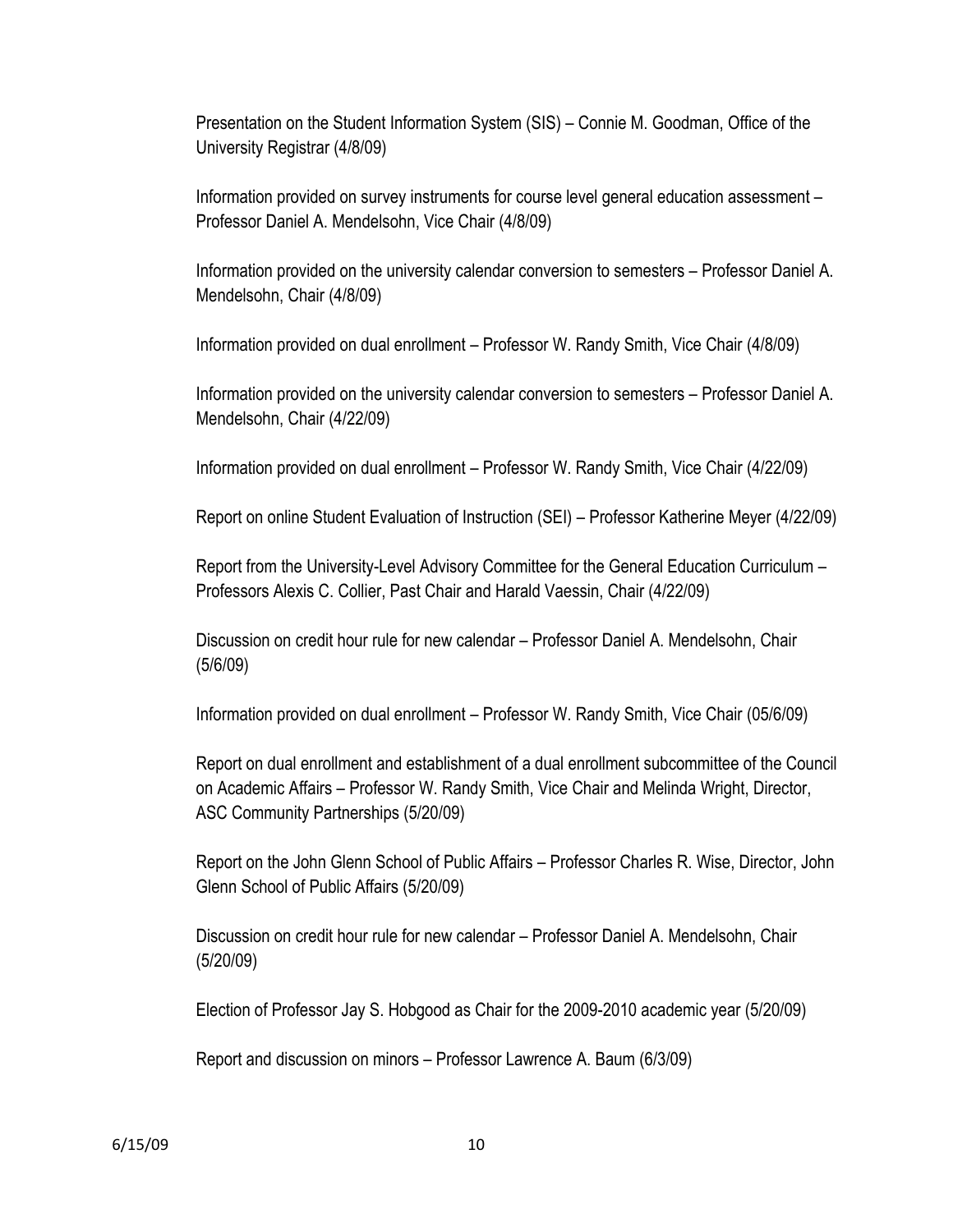A proposal related to the restructuring of the Colleges of the Arts and Sciences has been submitted by Interim Executive Dean Joan Leitzel and supplemented by the new Executive Dean of Arts and Sciences and Vice Provost, Joseph Steinmetz – Professor Daniel A. Mendelsohn, Chair (7/22/09)

The Council must follow special guidelines related to such a proposal and an ad hoc Committee will be appointed with a goal of completing the review by the end of Autumn 2009 – Professor Daniel A. Mendelsohn, Chair (7/22/09)

The composition of this committee must be approved by the Council on Academic Affairs, the Executive Committee of the Faculty Council, and the Executive Vice President and Provost. There are detailed expectations of committee membership. Mendeloshn and Smith will work with the Senate leadership on implementing this process – Professor Daniel A. Mendelsohn, Chair (7/22/09)

Shared with Council, for informational purposes only, changes that have been recently approved by the Graduate School:

Changes to the Graduate Interdisciplinary Specialization in Global Health (the inclusion of courses as curriculum options).

Updates to the Environment and Natural Resources Graduate Program Minor to conform to their newly recognized specializations and to add courses offered for graduate credit through the School of Environment and Natural Resources.

Changes to the minimum number of quarter credits required for the Doctor of Nursing Practice degree – Professor W. Randy Smith, Vice Chair (7/22/09)

Informed Council members that, following a year of intense discussions, a proposal will be coming forward to move the Department of Entomology to the College of Food, Agriculture and Environmental Sciences (FAES). Currently, the Department of Entomology reports to two colleges – Biological Sciences and FAES – and is the only University Department to do so. The faculty is behind this action and one outcome of the discussions is that some faculty members have chosen to remain with the College of Biological Sciences and some with FAES – Professor W. Randy Smith, Vice Chair (7/22/09)

As mentioned at the July 22, 2009 meeting, a proposal related to the restructuring of the Colleges of the Arts and Sciences has been submitted by Interim Executive Dean Joan Leitzel and there will be a supplement by the new Executive Dean of Arts and Sciences and Vice Provost, Joseph Steinmetz. The proposal seeks to abolish the five separate colleges that make up the Federation of the Arts and Sciences and create one College of the Arts and Sciences - Professor Daniel A. Mendelsohn, Chair (8/18/09)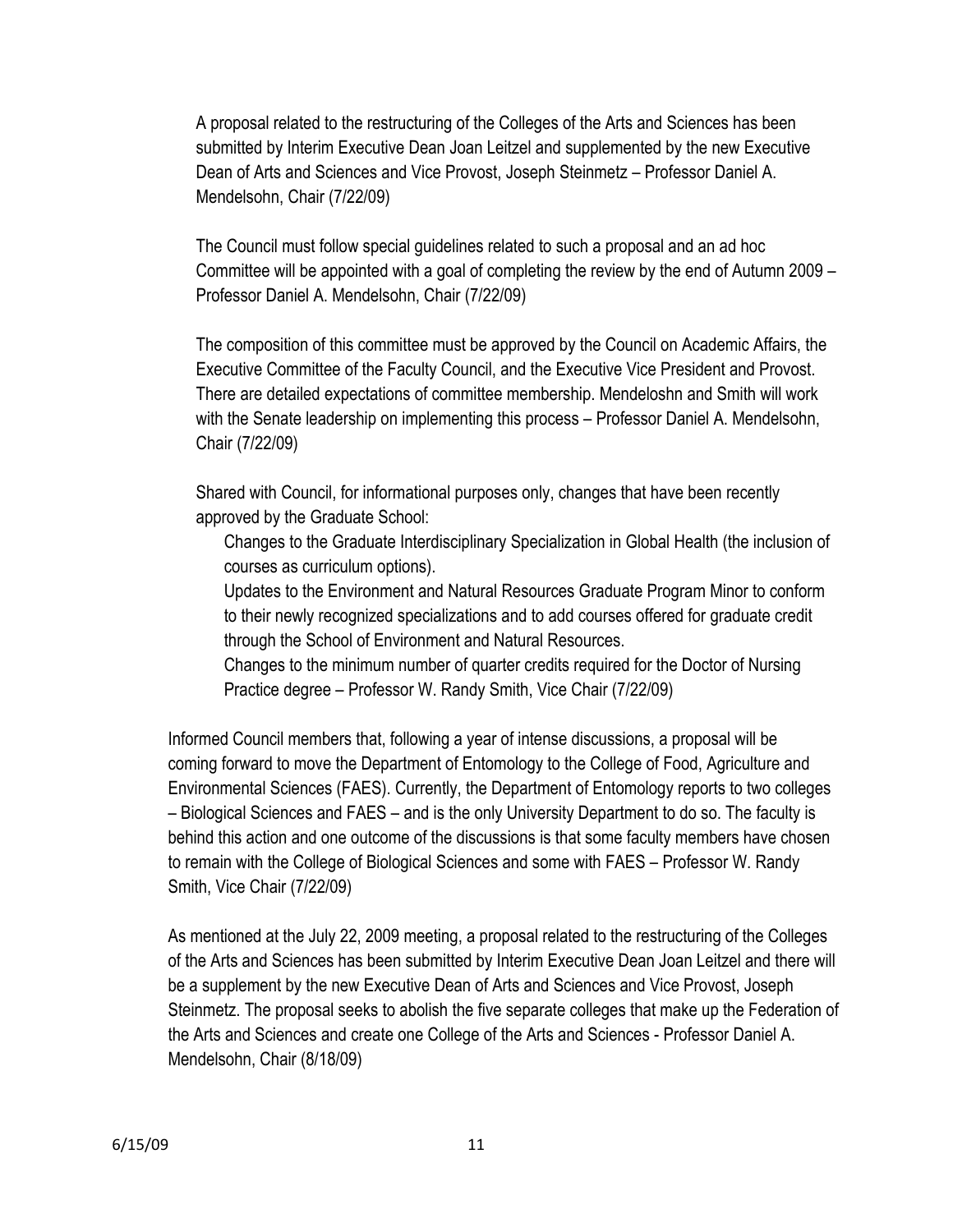The Council on Academic Affairs will convene a special subcommittee devoted to this issue. Both Council members and non-members will serve and various constituents are to be represented. The composition of the committee will consist of a faculty member from each of the existing Arts and Sciences colleges and in those choices there may be representation of the existing Federation Executive Committee as well as the University Senate. Two staff members and two student members will also be included - Professor Daniel A. Mendelsohn, Chair (8/18/09)

This ten- to eleven-member subcommittee will do due diligence by holding open forums, getting consensus, and providing a formal report - Professor Daniel A. Mendelsohn, Chair (8/18/09)

New faculty members joining Council for 2009-2010 will be: Stan Ahalt (Engineering), Marilyn Blackwell (Germanic Languages and Literatures), John Wilkins (Physics), and Kay Wolf (Allied Medical Professions). Neeli Bendapudi (Business) will be continuing on Council as a presidential appointee - Professor W. Randy Smith, Vice Chair (8/18/09)

Smith shared an overview of the proposal for the Deactivation of the Circulation Technology (CT) Major by the School of Allied Medical Professions:

The Executive Committee of the School of Allied Medical Professions, comprised of all Division Directors, approved the deactivation of the CT program beginning in fall 2010. The decision resulted from multiple factors, including financial considerations, limited staffing, and student enrollment. The remaining two tenured faculty members retired prior to 2008, leaving the program staffed with one instructor and several auxiliary teaching staff. The Ohio State CT program is one of only two in the state; the other resides at the Cleveland Clinic.

Clarification of dates within the proposal will be sought and when, and if, the program is reactivated, a new proposal will be required by Council - Professor W. Randy Smith, Vice Chair (8/18/09)

Mendelsohn noted this would be his last meeting as Chair of the Council. He will continue to serve as a member for one more year - Professor Daniel A. Mendelsohn, Chair (8/25/09)

A special committee is being organized that will review the proposal to restructure the Colleges of the Arts and Sciences. The review of this special committee will then come back to Council. The committee will be comprised of two faculty from this Council, two individuals from the Executive Committee for the Arts and Sciences, and two others, plus two students and two staff - Professor W. Randy Smith, Vice Chair (8/25/09)

Smith provided an update on the move to electronic use of the Student Evaluation on Instruction (SEI): The SEI oversight committee has met and a University Senate presentation is scheduled for October 15, 2009. There will also be open forums held in the Autumn on this issue so that everyone understands the reasons for implementation. Council will review the new electronic